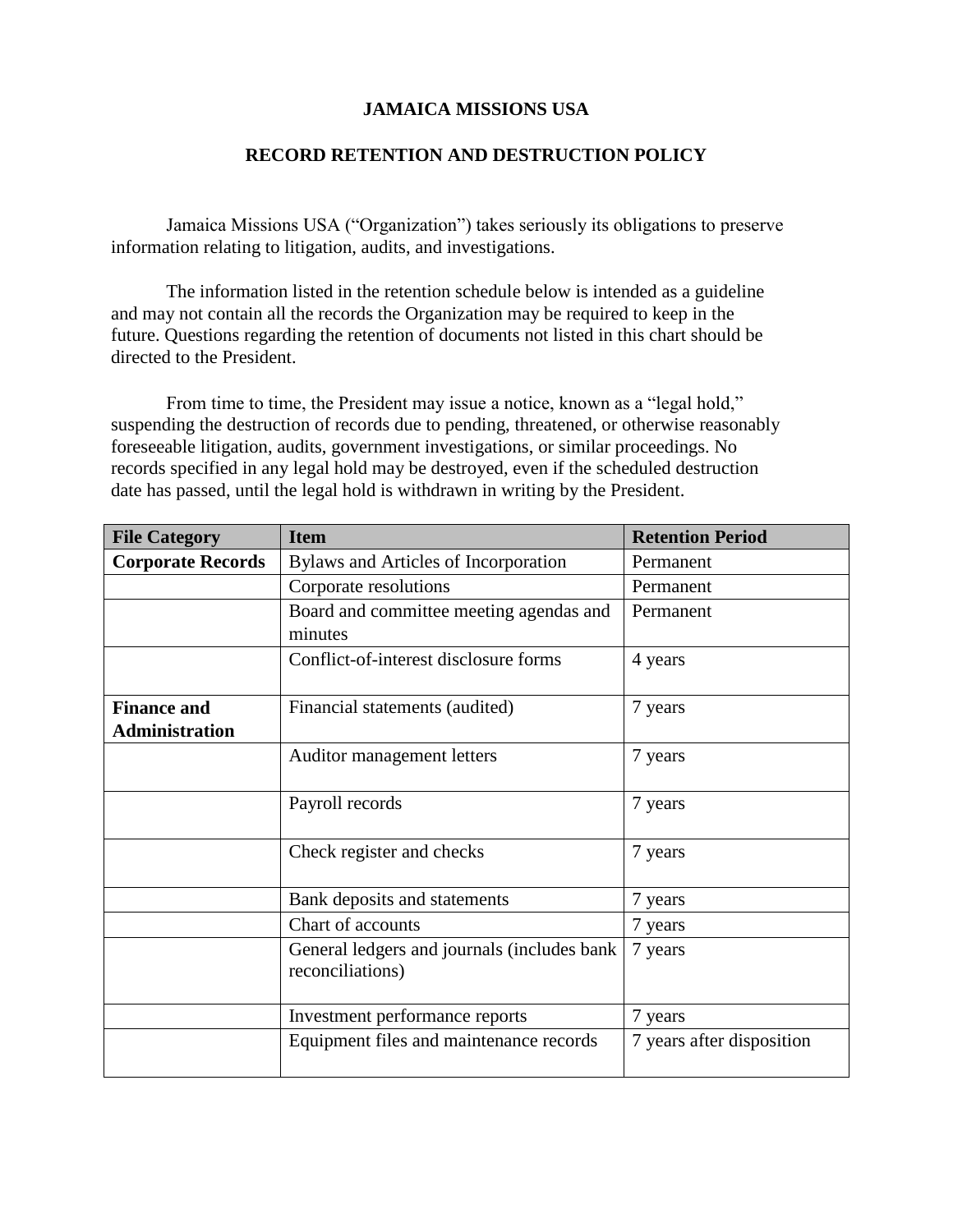|                          | Contracts and agreements                                                                                     | 7 years after all obligations<br>end |
|--------------------------|--------------------------------------------------------------------------------------------------------------|--------------------------------------|
|                          | Correspondence — general                                                                                     | 3 years                              |
| <b>Insurance Records</b> | Policies — occurrence type                                                                                   | Permanent                            |
|                          | Policies — claims-made type                                                                                  | Permanent                            |
|                          | Accident reports                                                                                             | 7 years                              |
|                          | Safety (OSHA) reports                                                                                        | 7 years                              |
|                          | Claims (after settlement)                                                                                    | 7 years                              |
|                          | Group disability records                                                                                     | 7 years after end of benefits        |
| <b>Real Estate</b>       | Deeds                                                                                                        | Permanent                            |
|                          | Leases (expired)                                                                                             | 7 years after all obligations<br>end |
|                          | Mortgages, security agreements                                                                               | 7 years after all obligations<br>end |
| <b>Tax</b>               | IRS exemption determination and related<br>correspondence                                                    | Permanent                            |
|                          | IRS Form 990s                                                                                                | 7 years                              |
|                          | <b>Charitable Organizations Registration</b><br><b>Statements (filed with Minnesota Attorney</b><br>General) | 7 years                              |
| <b>Human Resources</b>   | Employee personnel files                                                                                     | Permanent                            |
|                          | Retirement plan benefits (plan descriptions,<br>plan documents)                                              | Permanent                            |
|                          | Employee handbooks                                                                                           | Permanent                            |
|                          | Workers comp claims (after settlement)                                                                       | 7 years                              |
|                          | Employee orientation and training<br>materials                                                               | 7 years after use ends               |
|                          | <b>Employment applications</b>                                                                               | 3 years                              |